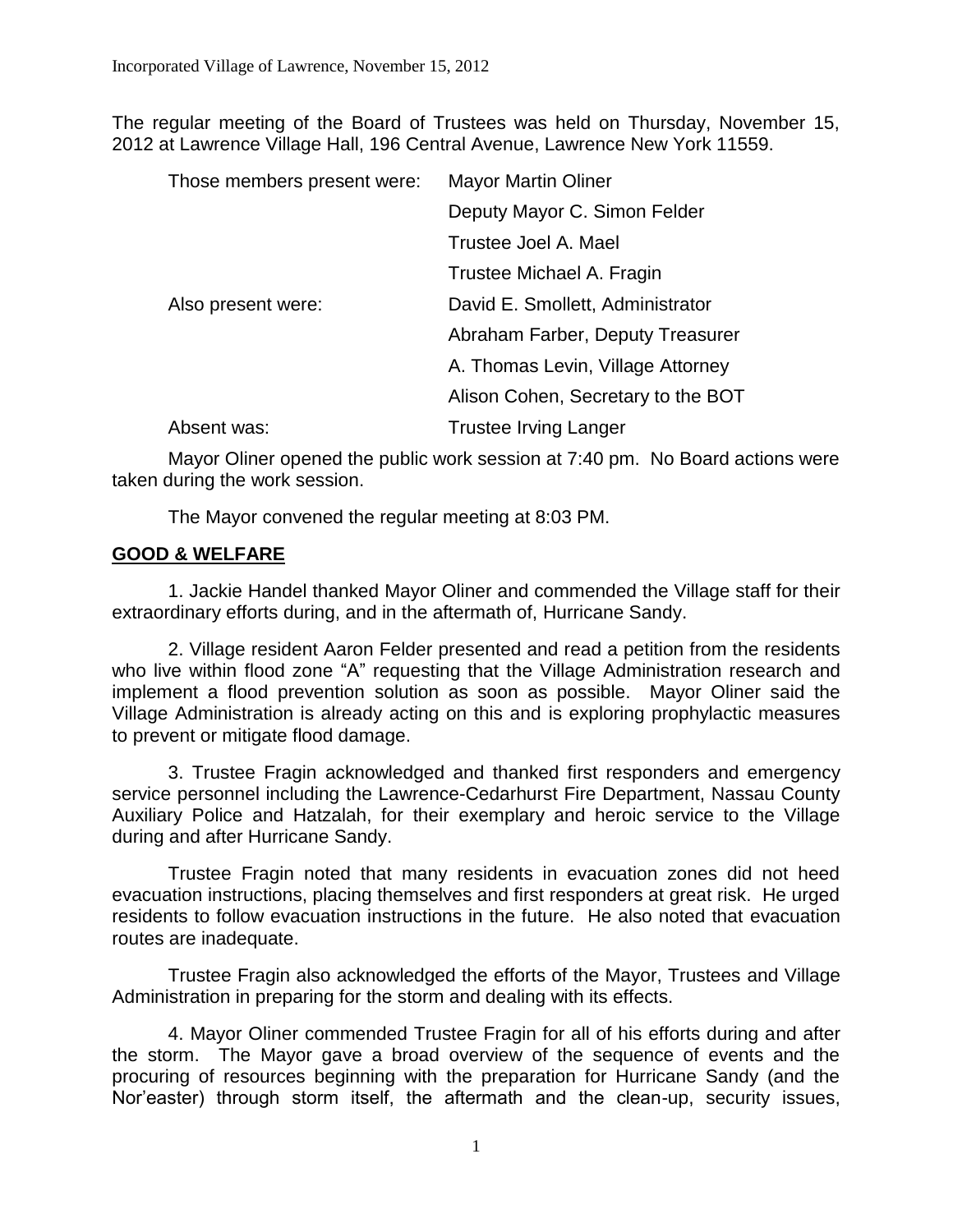problems dealing with LIPA and the restoration and repair processes. He also put forth a recommendation that in the event of a major disaster such as Hurricane Sandy, governmental authority should be decentralized from the State to the local level to empower local governmental entities to marshal the resources necessary to deal with the specific issues facing each particular jurisdiction.

Mayor Oliner acknowledged the presence of Nassau County Legislator Howard Kopel and invited him to address the meeting. Legislator Kopel commented on the effectiveness of Mayor Oliner's advocacy on behalf of the Village and described some of the challenges in working with LIPA and in securing emergency resources from the County and State. He also commented on some of the issues that arose from the storm involving the County's Bay Park sewer treatment plant.

5. Monroe Street resident, Sarah Flegman, spoke about the destruction her home sustained, particularly at the basement level, and requested that the Village reconsider zoning restrictions to allow for third levels on homes which cannot accommodate basements due to flooding concerns. Mayor Oliner said that building codes in the Village will have to be re-examined to ensure that properties are built in a manner providing for sufficient ground surface to absorb rainwater.

6. Isle of Wight resident, Frank Bulkley spoke about the area's current, twice daily flooding during high tide due to the storm's breach of the dike near his home located on Daniel Cox Road. Trustee Fragin and Mayor Oliner confirmed that the Village Administration is aware of this and is seeking solutions to rectify the situation.

Trustee Mael inquired regarding jurisdiction and responsibility for maintenance of the dike and who had built the dike. Mr. Bulkley stated that the dike was not built by the Village, but that the Village had taken it over in 1975 from the Isle of Wight Association and is responsible for its maintenance.

**Approval of minutes:** BOT October 18, 2012

**Board Action**: Tabled

## **NEW BUSINESS**

| Item 1 – Approve Abstracts #'s |             |
|--------------------------------|-------------|
| <b>General Fund</b>            | #663        |
| <b>Recreation Fund</b>         | #72         |
| <b>Sewer Fund</b>              | #58         |
| <b>Trust Fund</b>              | #246        |
| <b>Payroll</b>                 | #2327, 2328 |

**Board Action:** Mayor Oliner moved the approval of General Fund Abstract #663, Recreation Fund Abstract #72, Sewer Fund Abstract #58, Trust Fund Abstract # 246, and Payroll Abstracts #2327 and #2328. Trustee Mael seconded.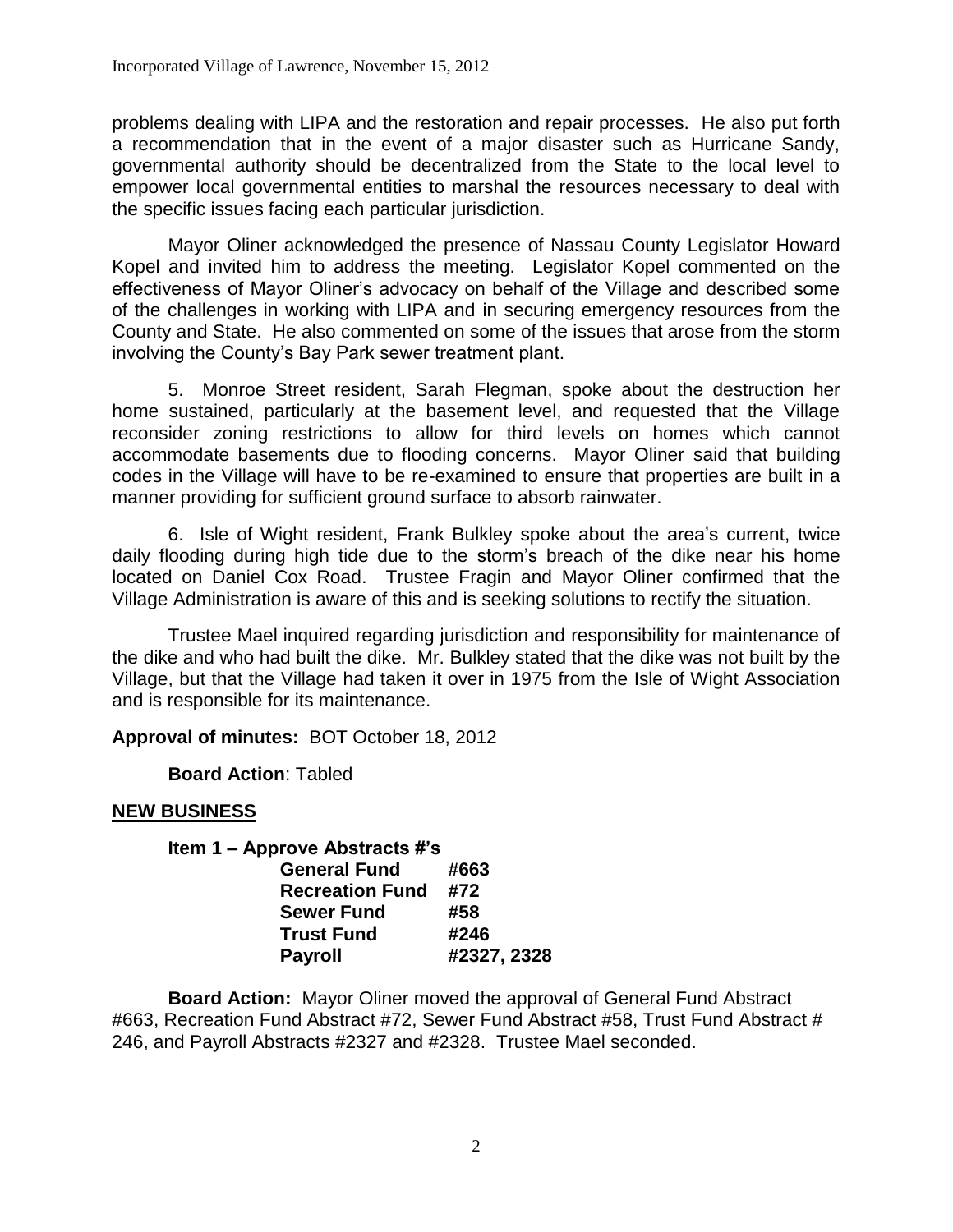Discussion ensued regarding General Fund Voucher # 678 for Gloria K Personnel. Administrator Smollett said he would research the original approval for the expenditure.

Mayor Oliner revised the motion to exclude Voucher # 678 from the abstract approvals. Trustee Mael seconded. All in favor of the abstract approvals, with the exclusion of Voucher #678.

## **Item 2 – Public Hearing for Local Law L1205 Re: providing LCFD financing and receiving a mortgage**

**Board Action:** Mayor Oliner moved to open the public hearing for Local Law L1205 Re: providing LCFD financing and receiving a mortgage. Trustee Mael seconded and the motion was adopted unanimously.

Mayor Oliner explained the purpose of the law which is to provide for construction of additions to the Lawrence Cedarhurst Fire Department fire house and to permit the Village to assist in the financing of such public improvements. Village Attorney Levin noted several revisions to the proposed text of the Local Law, which were accepted by the Board. No comments were made by the public.

**Board Action:** Mayor Oliner moved to close the public hearing for Local Law L1205 Re: providing LCFD financing and receiving a mortgage. Deputy Mayor Felder seconded. All in favor.

Mayor Oliner certified the need to proceed with adoption of the laws with the changes noted by Village Attorney Levin, without waiting the requisite statutory seven (7) days for such changes to be reviewed by the Board.

**Board Action:** Mayor Oliner moved the adoption of the Local Law L1205 Re: providing LCFD financing and receiving a mortgage. Deputy Mayor Felder seconded. All in favor.

# **Item 3 – Continuation of Public Hearing to adopt Local Law L1204A amending the Code in relation to maintenance of Village Residents' Premises**

**Board Action:** Mayor Oliner opened the continued public hearing. There were no public comments.Mayor Oliner moved to close the public hearing to adopt Local Law L1204A amending the Code in relation to maintenance of Village Residents' Premises. Trustee Fragin seconded. All in favor.

**Board Action:** Mayor Oliner moved the adoption of Local Law L1204A amending the Code in relation to maintenance of Village Residents' Premises. Deputy Mayor Felder seconded. All in favor.

# **Item 4 – Approve LCFD Fire Protection Agreement**

**Board Action:** Tabled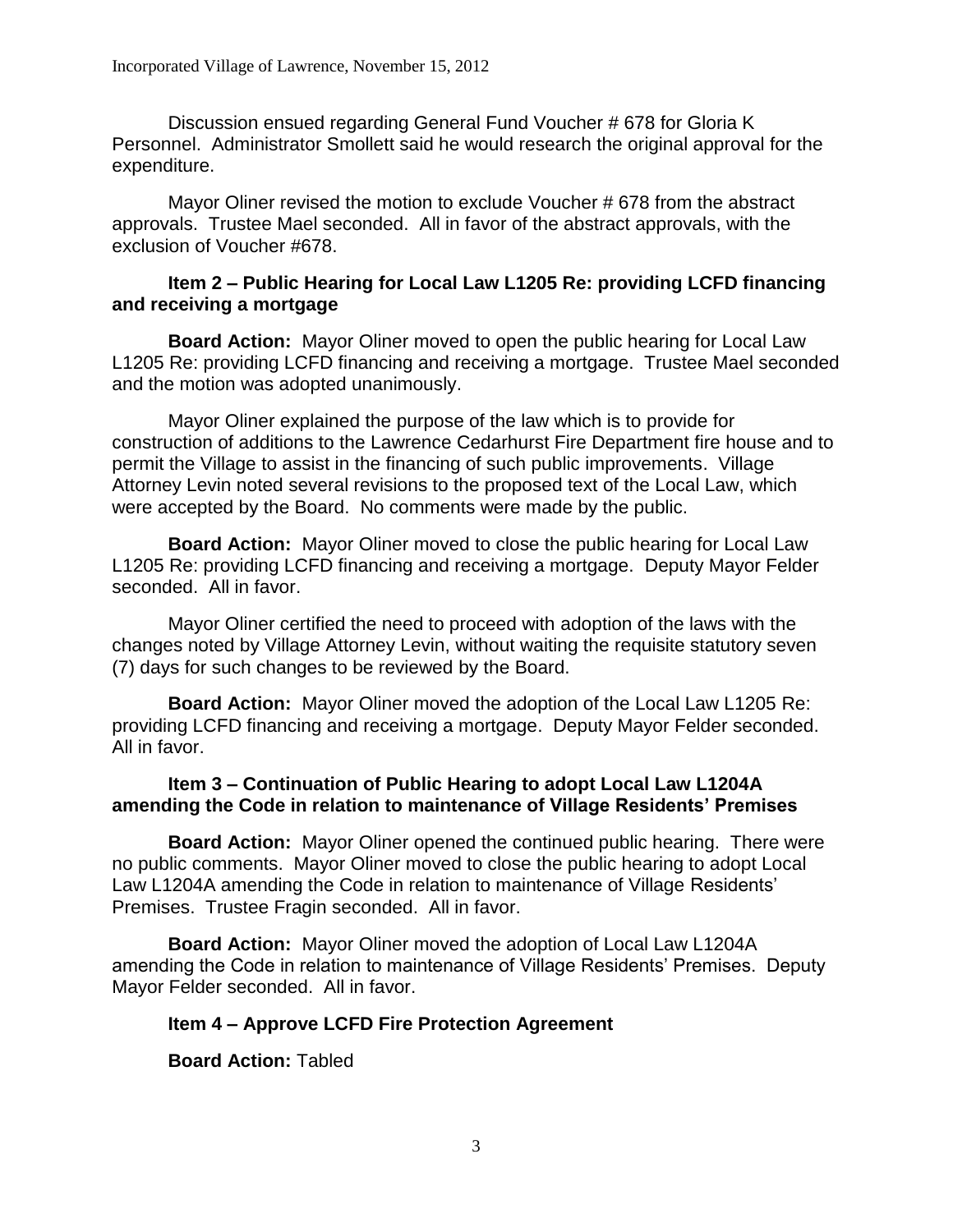# **Item 5 – Approve LCFD firehouse construction and financing agreement**

#### **Board Action:** Tabled

## **Item 6 – Approve Amendment of Local Law L1203 to amend the Code of the Village of Lawrence, in relation to excessive noise or disturbance from construction**

**Board Action:** Mayor Oliner moved the adoption of Local Law L1203 to amend the Code of the Village of Lawrence, in relation to excessive noise or disturbance from construction. Deputy Mayor Felder seconded. All in favor.

## **Item 7 – Continuation of Public hearing – Community ascertainment hearing with respect to proposed renewal of a cable television franchise agreement with CSC Acquisition – MA, Inc. (Cablevision)**

Village Attorney Levin explained the parameters regarding the ascertainment hearing as well as his involvement with the renewal of the Cablevision agreement. Mayor Oliner instructed Village Attorney Levin to finalize the negotiations and Agreement with Cablevision, after further discussions are held with the Board to determine its wishes. The Village Attorney was requested to re-send his prior advice to the Board in this regard.

Trustee Mael stated that he would like to have Jeff Clark, Cablevision's representative, come back to answer questions with regard to their handling of and "lack of performance" during the storm. Discussion ensued at length about Cablevision.

**Board Action:** Trustee Fragin moved to close the public hearing – Community ascertainment hearing with respect to proposed renewal of a cable television franchise agreement with CSC Acquisition – MA, Inc. (Cablevision). Mayor Oliner seconded. All in favor.

## **Storm Related:**

Trustee Mael offered the following observations and recommendations related to the storm:

- 1. The Village should acquire an inventory of portable four-way Stop signs or portable traffic lights to deploy at key intersections in the event of power outages.
- 2. The Village Administration should notify residents that Village Hall will be open during emergency situations. Also, the Administration should compile a manual or checklist of procedures for residents to follow in emergency situations.
- 3. The Village website needs to be updated to allow residents to sign up with email contact information directly on the website.
- 4. The Village needs to acquire an emergency POD from OEM so that it is properly prepared in the event of future emergency situations.